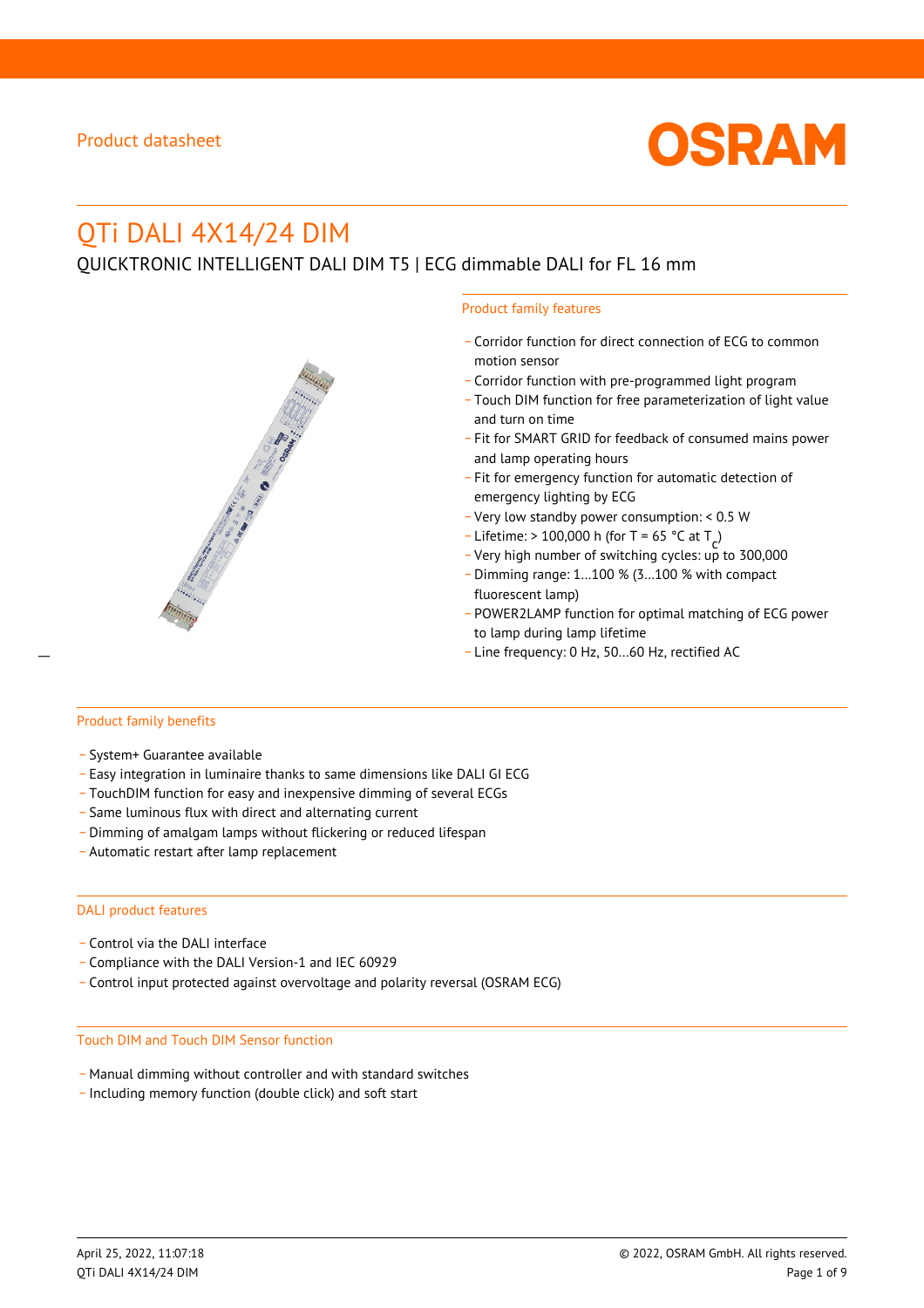### Areas of application

- \_ Suitable for use in emergency lighting systems as per EN 50172/DIN VDE 0108-100
- \_ Installation in emergency lighting systems according to IEC 61347-2-3, appendix J
- Industry
- \_ Open-plan offices, corridors and storage rooms
- \_ Public buildings
- \_ Sports halls and factories
- .<br>- Strip lighting
- \_ Shop lighting
- \_ Suitable for luminaires of protection class I

 $\overline{a}$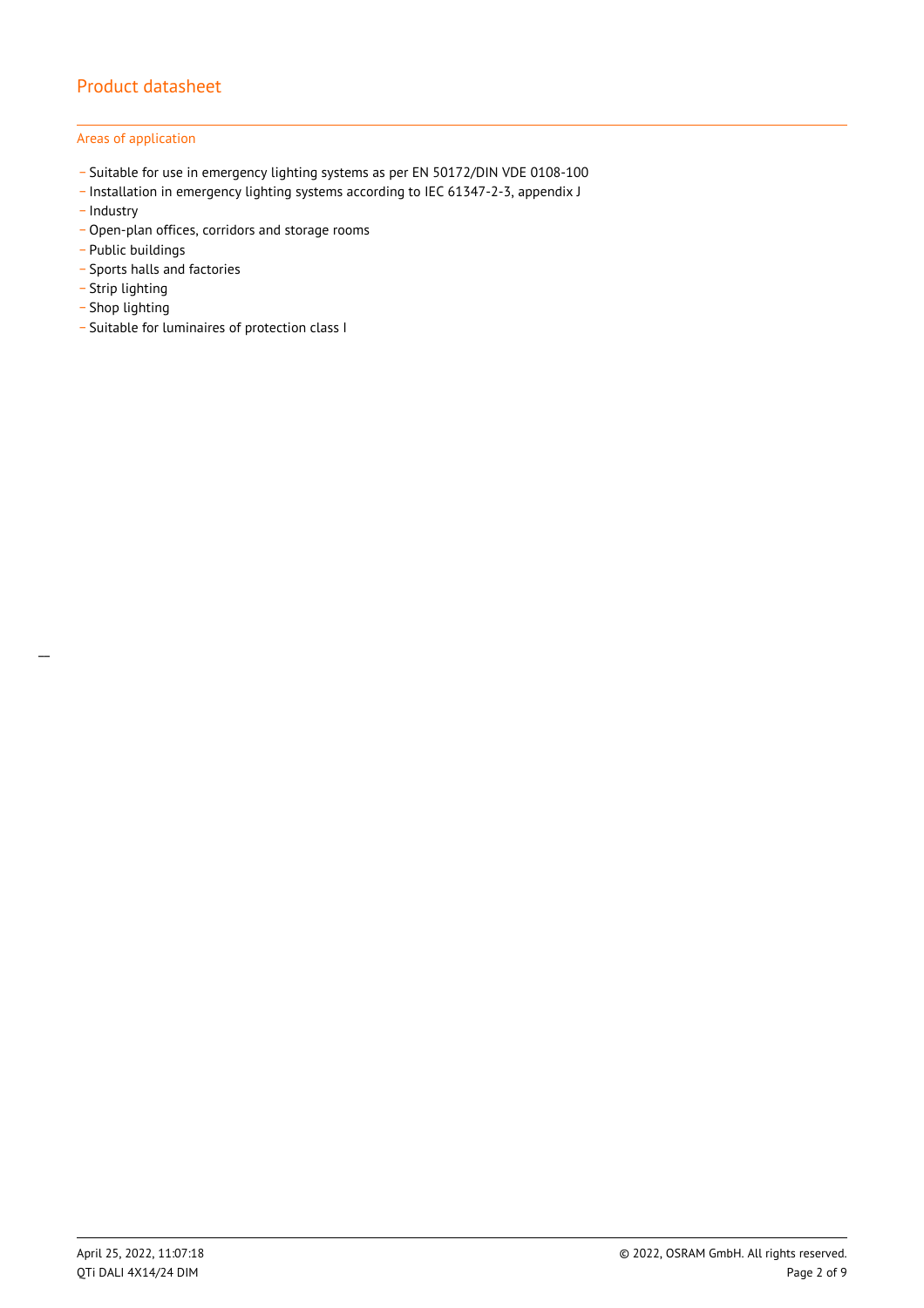### Technical data

### **Electrical data**

| Input voltage AC                         | 198264 V             |
|------------------------------------------|----------------------|
| Nominal voltage                          | 220240 V             |
| <b>Mains frequency</b>                   | $5060$ Hz            |
| Input voltage DC                         | 154.276 V            |
| Maximum output power                     | 4 x 24 W             |
| <b>Efficiency in full-load</b>           | $94\%$ <sup>1)</sup> |
| Networked standby power                  | $< 0.50 W^{1}$       |
| <b>Operating frequency</b>               | 40100 kHz            |
| Max. ECG no. on circuit breaker 10 A (B) | $8^{2}$              |
| Max. ECG no. on circuit breaker 16 A (B) | $13^{2}$             |
| Inrush current                           | 45 A                 |

1) at 230 V, 50 Hz

2) Type B

 $\overline{a}$ 

# **Light technical data**

**Starting time** 0.6 s <sup>1)</sup>

 $1)$  Optimized preheat start

## **Dimensions & weight**



| Length                           | 360.0 mm                             |
|----------------------------------|--------------------------------------|
| <b>Width</b>                     | 40.0 mm                              |
| <b>Height</b>                    | $21.0$ mm                            |
| Mounting hole spacing, length    | 350.0 mm                             |
| <b>Product weight</b>            | 380.00 g                             |
| Cable cross-section, output side | $0.51.5/0.51.0$ mm <sup>2 1)</sup>   |
| Cable cross-section, input side  | $0.51.5 / 0.51.0$ mm <sup>2 1)</sup> |
|                                  |                                      |

1) Solid leads / Flexible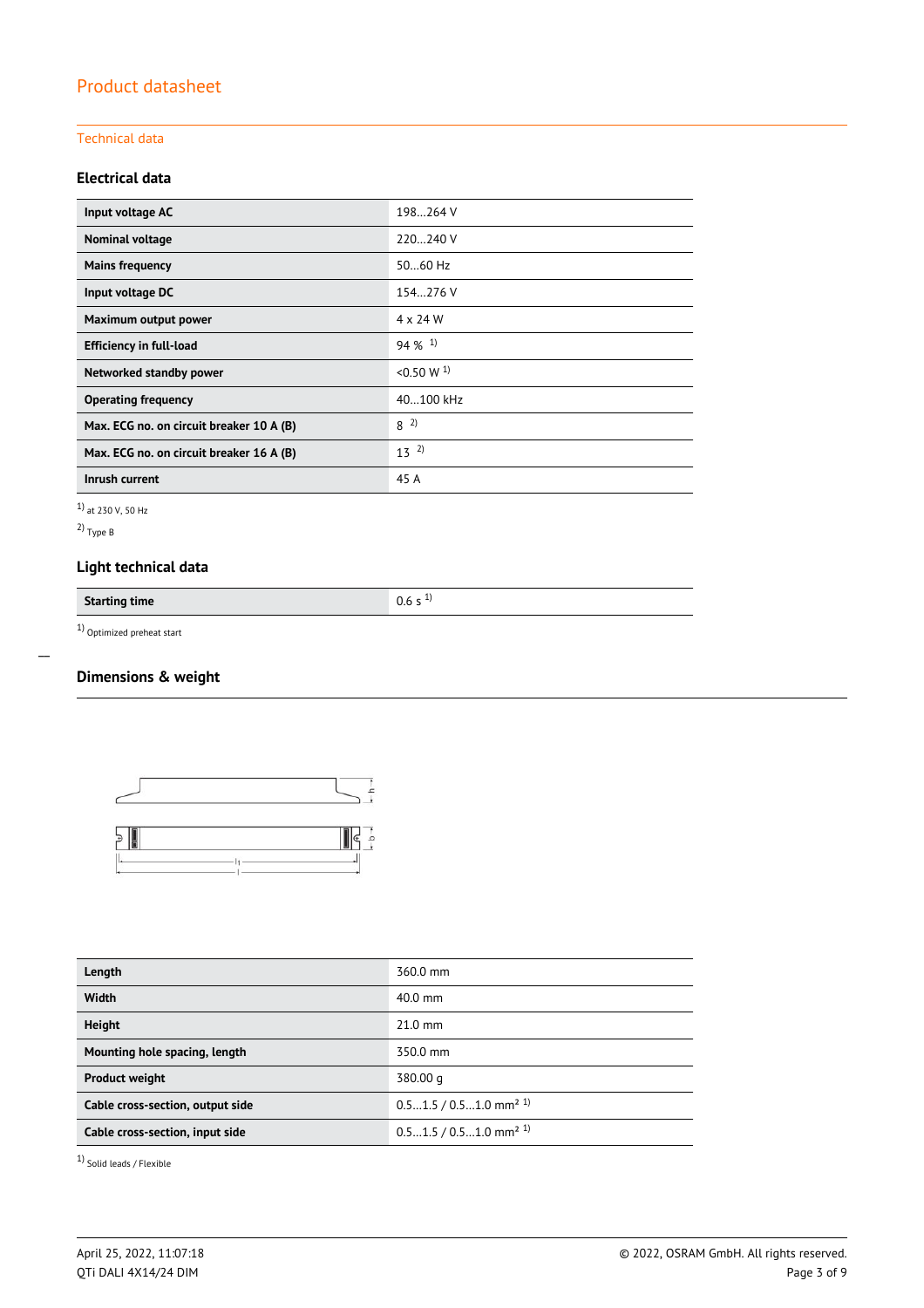### **Temperatures & operating conditions**

| Ambient temperature range                | +10+50 $^{\circ}$ C   |
|------------------------------------------|-----------------------|
| Permitted rel. humidity during operation | $585\%$ <sup>1)</sup> |

1) Maximum 56 days/year at 85 %

### **Lifespan**

<sup>1)</sup> At T<sub>case</sub> = 65°C at T<sub>c</sub> point / 10% failure rate

### **Expected Lifetime**

| Product name                   | Lamp group     |                              |        |        |       |
|--------------------------------|----------------|------------------------------|--------|--------|-------|
| OTi DALI 4X14/24<br><b>DIM</b> | DULUX L 24 W   | ECG ambient temperature [ta] | 40     | 50     | 60    |
|                                |                | Temperature at tc-point [°C] | 60     | 70     | 75    |
|                                |                | Lifetime [h]                 | 100000 | 100000 | 80000 |
|                                | <b>HE 14 W</b> | ECG ambient temperature [ta] | 40     | 50     | 60    |
|                                |                | Temperature at tc-point [°C] | 55     | 65     | 75    |
|                                |                | Lifetime [h]                 | 100000 | 100000 | 90000 |
|                                | <b>HO 24 W</b> | ECG ambient temperature [ta] | 40     | 50     | 60    |
|                                |                | Temperature at tc-point [°C] | 60     | 70     | 75    |
|                                |                | Lifetime [h]                 | 100000 | 100000 | 80000 |

### **Additional product data**

| Suitable for lamp power (4 lamps) | 74 W |
|-----------------------------------|------|

### **Capabilities**

| <b>Dimming interface</b>               | DALI / Touch DIM / Touch DIM Sensor                              |
|----------------------------------------|------------------------------------------------------------------|
| Dimming range                          | $1100\%$ <sup>1)</sup>                                           |
| <b>Dimmable</b>                        | Yes                                                              |
| Overheating protection                 | Power reduction and switch off at $T > 75$ °C at the tc<br>point |
| Suitable for fixtures with prot. class |                                                                  |
| End of lamp life safety shutdown       | EOL T.2                                                          |
| Max. cable length to lamp/LED module   | 1.0 <sub>m</sub>                                                 |
| Intended for no-load operation         | No.                                                              |

1) Luminous flux

### **Certificates & standards**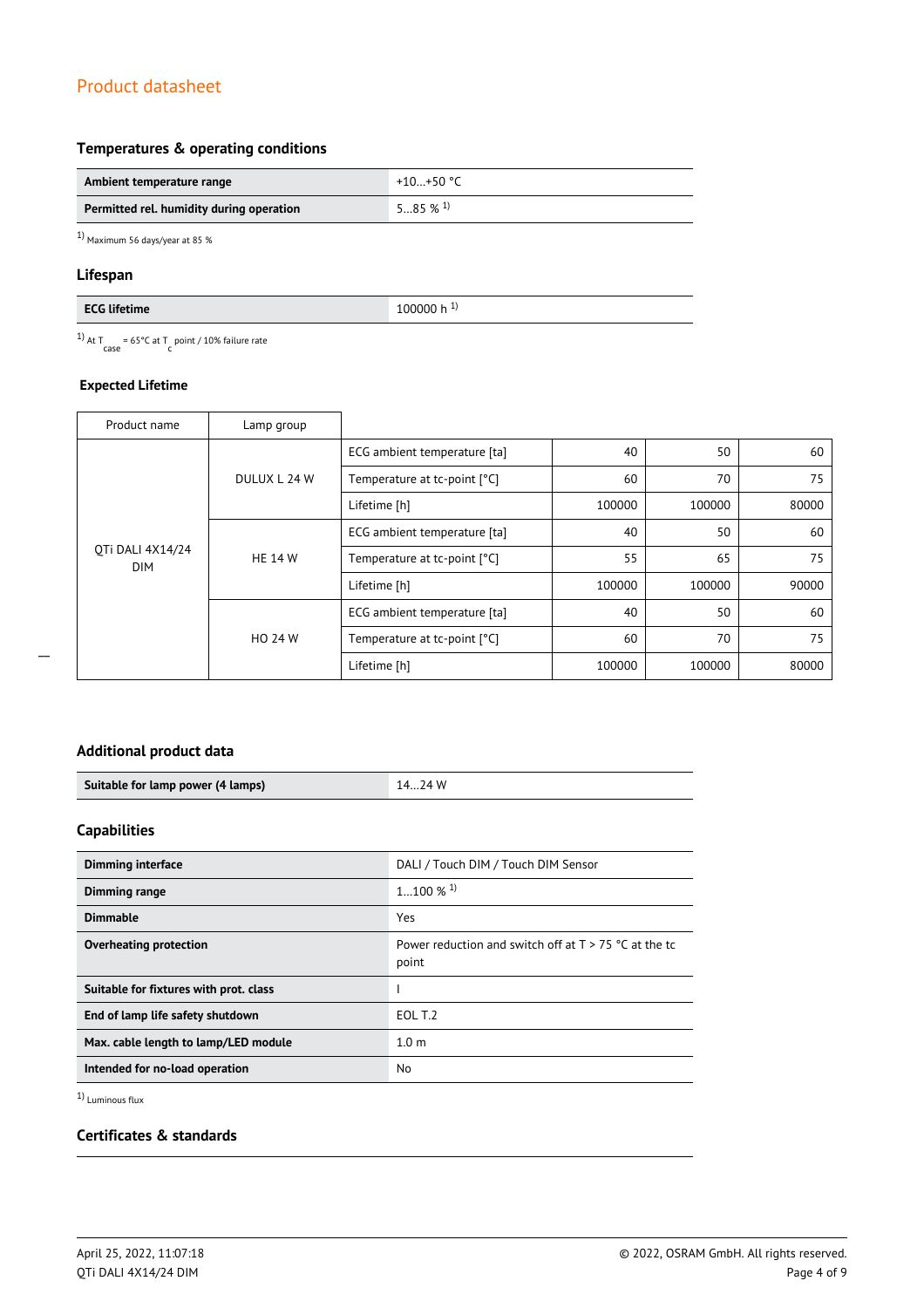| Approval marks - approval | VDE / VDE-EMC / EL / EAC / RCM / CCC                                                                                                                                                                                                          |
|---------------------------|-----------------------------------------------------------------------------------------------------------------------------------------------------------------------------------------------------------------------------------------------|
| <b>Standards</b>          | Acc. to EN 55015; EN 55022/Acc. to EN 61547/Acc. to<br>EN 61000-3-2/Acc. to EN 61347-2-3/Acc. to EN<br>60929/Acc. to EN 55015:2006 + A1:2007/Acc. to EN<br>61000-3-2/Acc. to EN 61547/Acc. to IEC 62386-<br>101:Ed1/Acc. to IEC 62386-102:Ed1 |
| EEI - Energy Label        | A1 BAT                                                                                                                                                                                                                                        |
| <b>Protection class</b>   |                                                                                                                                                                                                                                               |
| Type of protection        | IP <sub>20</sub>                                                                                                                                                                                                                              |

### **Logistical data**

**Commodity code** 850410809000

### **Environmental information**

| Information according Art. 33 of EU Regulation (EC) 1907/2006 (REACh) |                                                                                                      |  |  |
|-----------------------------------------------------------------------|------------------------------------------------------------------------------------------------------|--|--|
| Date of Declaration                                                   | 14-04-2022                                                                                           |  |  |
| <b>Primary Article Identifier</b>                                     | 4008321070036                                                                                        |  |  |
| Candidate List Substance 1                                            | Lead                                                                                                 |  |  |
| CAS No. of substance 1                                                | 7439-92-1                                                                                            |  |  |
| <b>Safe Use Instruction</b>                                           | The identification of the Candidate List substance is<br>sufficient to allow safe use of the article |  |  |
| Declaration No. in SCIP database                                      | 43983d7d-6ec2-4912-a23b-dee43d0146d9                                                                 |  |  |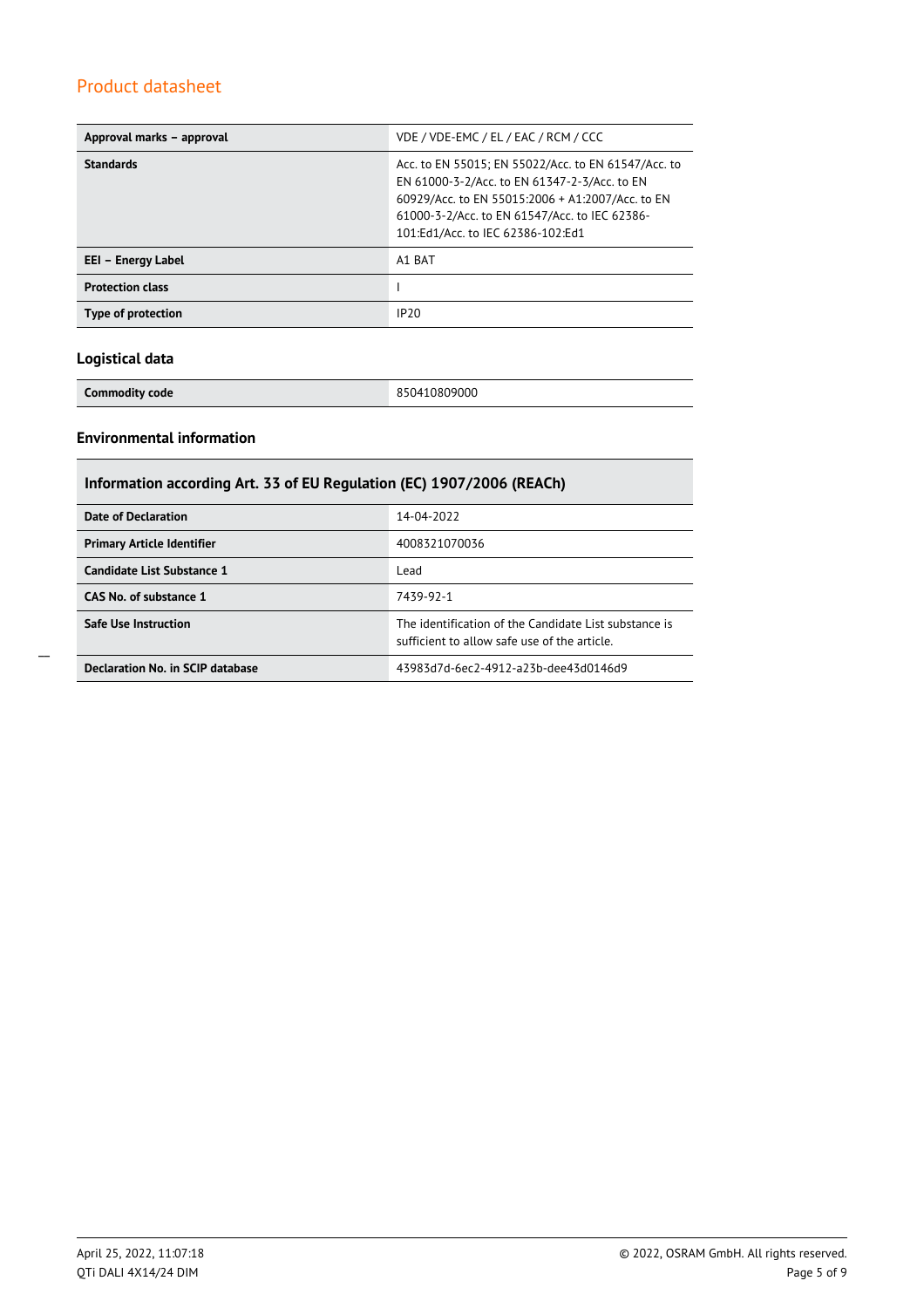### **Wiring Diagram**





 $\overline{a}$ 

319624\_QTi DALI 4x... DIM 493589\_Touch DIM Function - e.g. QTi DALI 1x... DIM



 $L2$ **DALI** control device  $\frac{1}{2}$ ECG  $\frac{3}{4}$  $\begin{array}{c}\n\overline{11} \\
\overline{21} \\
\overline{11}\n\end{array}$ --<br>--<br>-- DA<br>-- DA ECG  $3 +$ <br> $4 +$  $\frac{1}{2}$  $\frac{1}{2}$ ECG  $3 +$ 

493590\_Corridor Function - e.g. QTi DALI 1x... DIM 493666\_DALI wiring diagram - e.g. QTi DALI 1x... DIM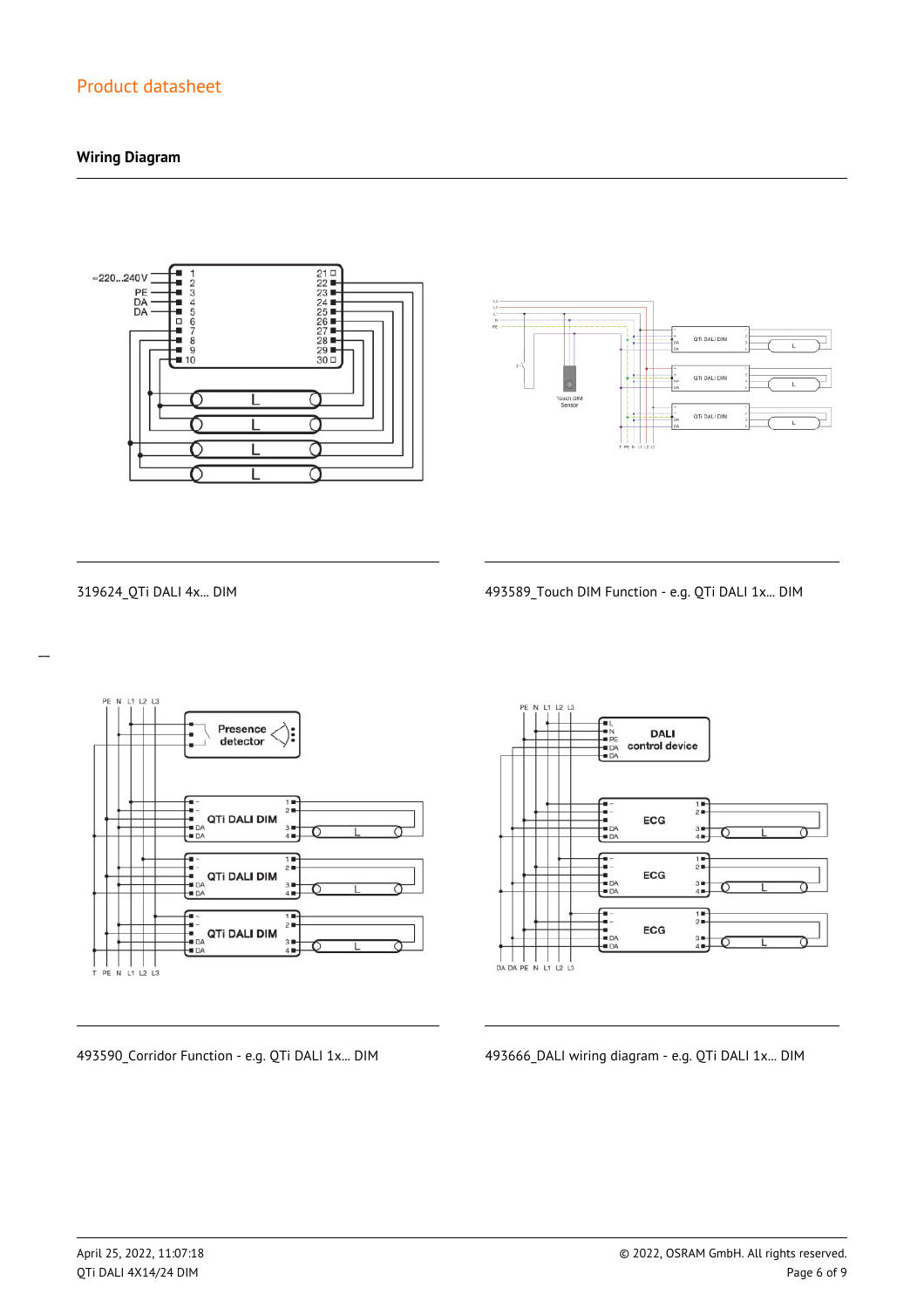#### Additional product information

\_ In order to achieve good radio interference suppression:1. Keep the cable between ECG and lamp as short as possible.2. The single lamp wires must be routed as close as possible to each other, whereas the lines of the different lamp ends must be routed separately.

#### Download Data

|   | <b>File</b>                                                                                  |
|---|----------------------------------------------------------------------------------------------|
|   | User instruction<br>QUICKTRONIC QTi T5 DALI DIM                                              |
|   | Addon Technical Information<br>502689_Frequent switching Quicktronic                         |
| プ | Addon Technical Information<br>502785_ECG lifetime - QUICKTRONIC (DALI) DIM                  |
|   | <b>Product Datasheet</b><br>321482 ATI QTi DALI 4x1424 DIM (G+GB)                            |
|   | Certificates<br>335097_INOTEC                                                                |
| ᆽ | Certificates<br>QTI DALI VDE 40021252 210920                                                 |
|   | Certificates<br>335135_Manufacturer's declaration – Burning-in of fluorescent lamps          |
| 入 | Certificates<br>335153_Manufacturer's declaration – Low stand-by                             |
| ᆽ | Certificates<br>335154 Manufacturer's declaration – EN 55015:2006+A1:2007 (300 MHz)          |
|   | Certificates<br>335169_Manufacturer's declaration – LampECG combinations: Frequent switching |
| ᆺ | Certificates<br>592319_EAC certificate for Quicktronics QT                                   |
|   | Certificates<br>504208_VDE-EMC-CERTIFICATE QTI DALI DIM                                      |
|   | Declarations of conformity<br>QUICKTRONIC DIM CE 3364258 190821                              |
| ⋥ | Operating instructions<br>592411_EAC QTi T5 DALI DIM                                         |
|   | CAD data 3-dim<br>313451_360x40x21 9900042                                                   |
|   | CAD data 3-dim<br>313478_360x40x21 9900042                                                   |
| ą | CAD data 3-dim<br>314276_360x40x21 9900042                                                   |
| プ | CAD data PDF<br>313387_360x40x21 9900042                                                     |
|   |                                                                                              |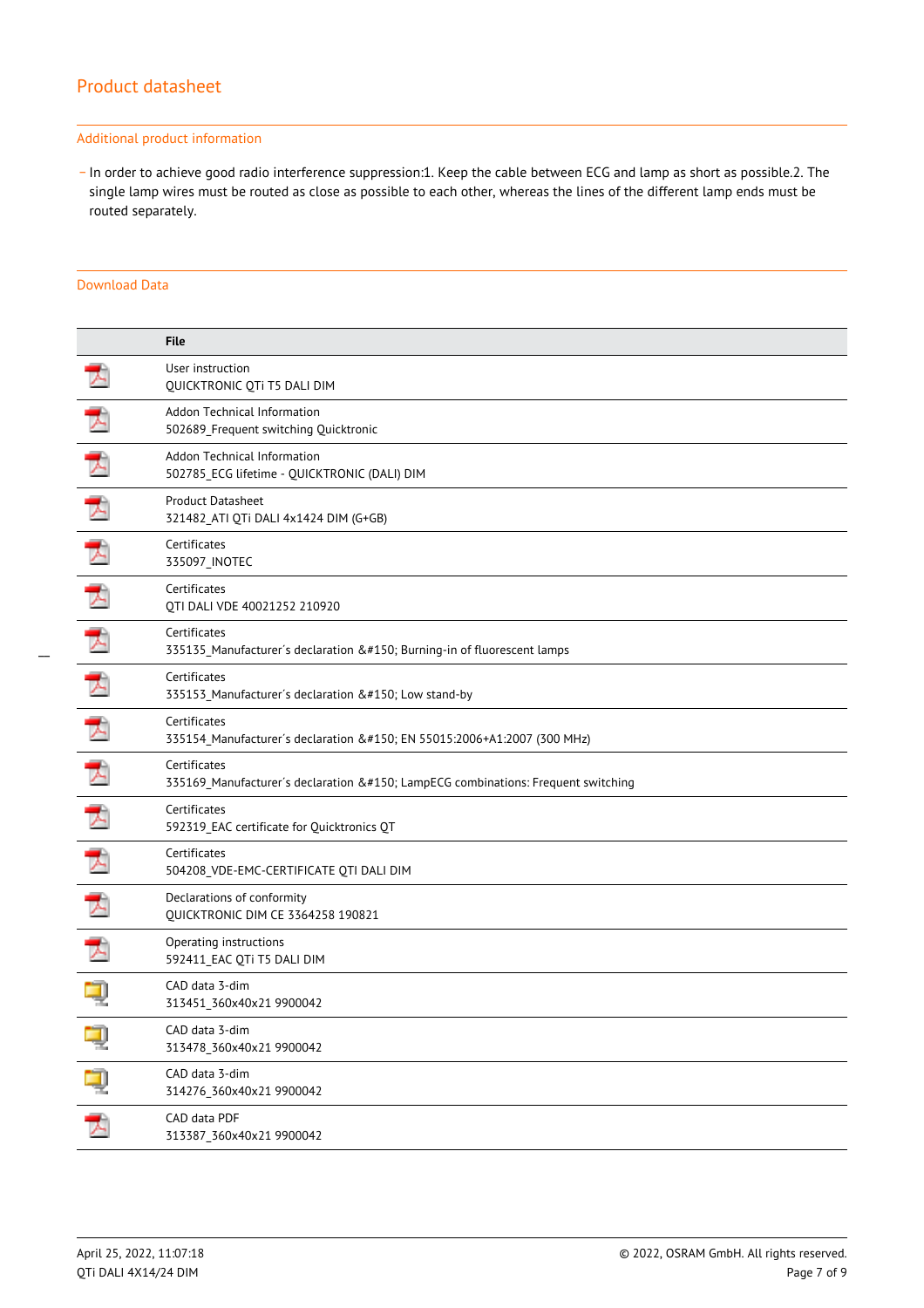#### Ecodesign regulation information:

Separate control gear and light sources must be disposed of at certified disposal companies in accordance with Directive 2012/19/EU (WEEE) in the EU and with Waste Electrical and Electronic Equipment (WEEE) Regulations 2013 in the UK. For this purpose, collection points for recycling centres and take-back systems (CRSO) are available from retailers or private disposal companies, which accept separate control gear and light sources free of charge. In this way, raw materials are conserved and materials are recycled.

#### Logistical Data

| <b>Product code</b> | <b>Product description</b> | Packaging unit (Pieces/Unit) | Dimensions (length x width x<br>height) | <b>Volume</b>          | <b>Gross weight</b> |
|---------------------|----------------------------|------------------------------|-----------------------------------------|------------------------|---------------------|
| 4008321070036       | OTI DALI 4X14/24 DIM       | Shipping carton box<br>20    | 380 mm x 96 mm x 206 mm                 | $7.51$ dm <sup>3</sup> | 7872.50 a           |

The mentioned product code describes the smallest quantity unit which can be ordered. One shipping unit can contain one or more single products. When placing an order, for the quantity please enter single or multiples of a shipping unit.

#### References / Links

For more information on the system guarantee and the terms and conditions of the guarantee visit

<www.osram.com/system-guarantee>

#### Disclaimer

 $\overline{a}$ 

Subject to change without notice. Errors and omission excepted. Always make sure to use the most recent release.